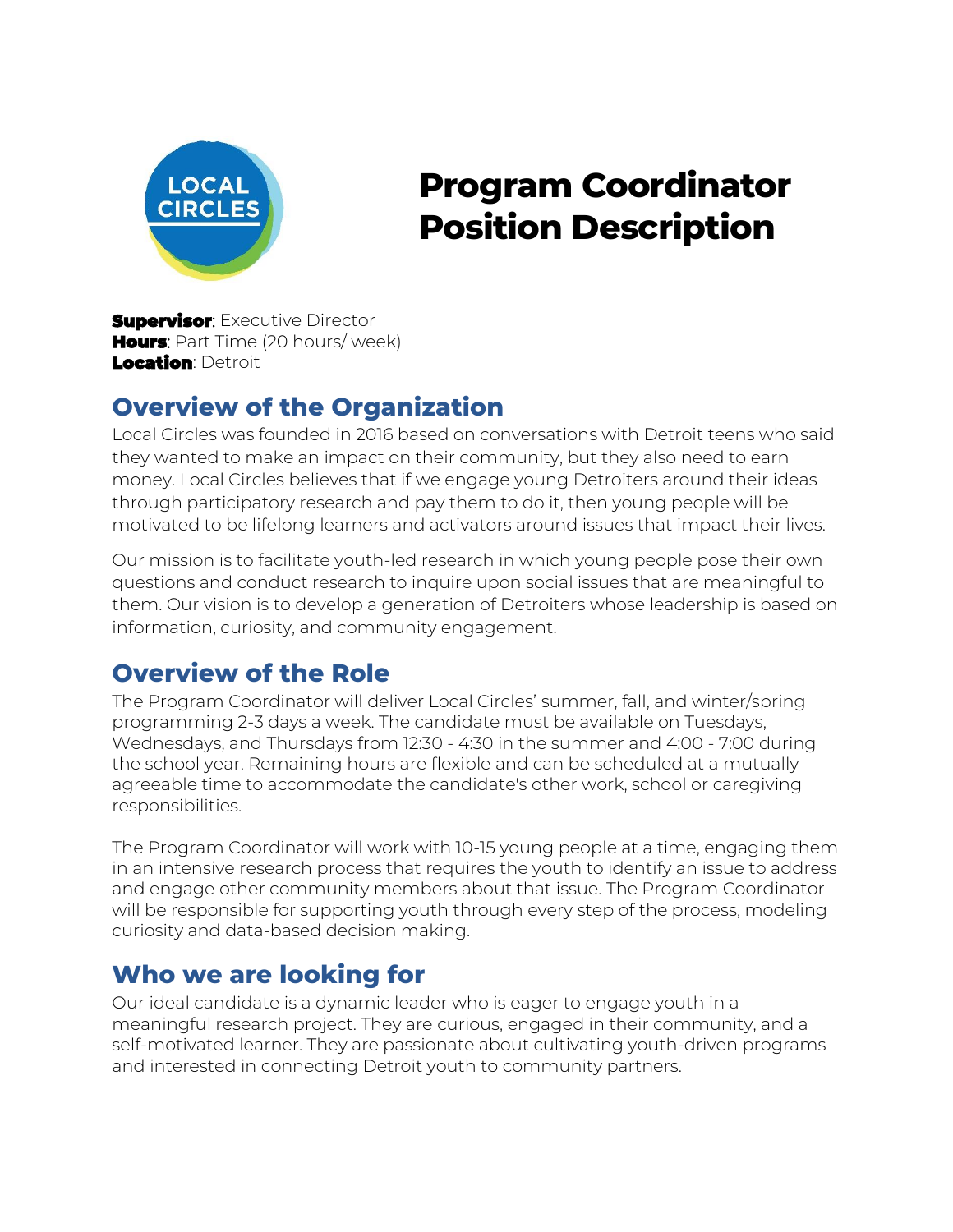Our program trains youth in work readiness and research skills in order to support their development toward college and career readiness. Local Circles is unique because it is the only place in Detroit where teens can ask their own questions and find their own answers about issues that are important to them. Our program is totally responsive to the people in the room and what is going on in the world. Our ideal candidate finds this framework exciting and will guide youth to find their own questions.

### **Qualifications and Requirements**

- Our ideal candidate has a relevant bachelor's degree, but we will consider alternative qualifications.
- Previous experience in out-of-school programming as a young person or a youth development professional.
- Familiarity with the Detroit context, for example, as a resident, student, or in relationship with the diverse organizations and businesses present here.
- Alignment with our [principles](https://localcirclesdetroit.org/about/) including, but not limited to, youth leadership, learning by doing, and anti-oppression.
- Exhibit excellent relationship building skills and commitment to collaboration with community.
- Passion, idealism, reliability, asset-based, and self-directed.
- Familiarity with a variety of technologies, including Microsoft Office, the advanced features of Google Suite tools (Sheets, Slides, Docs, Jamboard, Gmail, etc.), as well as marketing and communication products such as Zoom, Canva, and social networking applications.
- A reliable vehicle or other mode of transportation.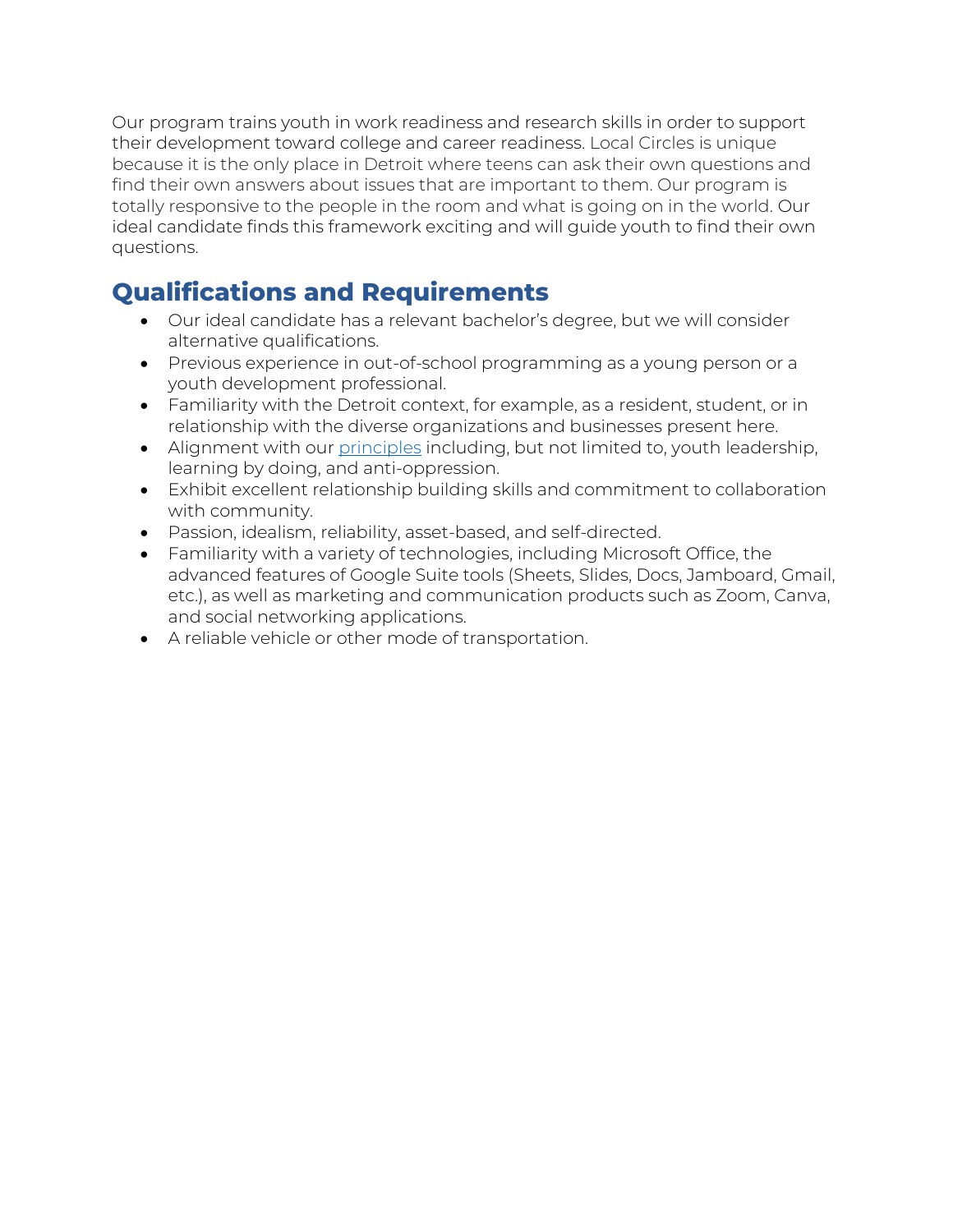## **Key Responsibilities**

#### Program Coordination

- Recruit youth from Detroit high schools to fill 15 spots per program.
- Provide youth with an orientation about work readiness, research, and stipend components, and set expectations.
- Deliver Local Circles' Youth Led Research Program, including our summer and afterschool program.
- Using our Youth-Led Research curriculum, preparing each program session so that it is aligned with high-quality program elements such as providing a safe environment, a warm welcome, engaging activities, and building skills.
- Consider the needs of individuals and group and make adjustments to meet those needs.
- Communicate expectations for each program session so youth know the benchmarks they need to meet to qualify for a stipend.
- Check-in with individual youth on a weekly basis to ensure their needs are being met.
- Support and coach Youth Researchers to make their best contribution to the team.
- Ask youth for feedback on the program sessions and quickly incorporate their feedback.
- Plan a culminating event or session celebrating participants for their work and accomplishments.

#### Partnership Support

- Develop and maintain positive relationships with community partners.
- Participate in network meetings and learning opportunities.

#### Administrative Support

- Manage youth enrollment including, but not limited to, tracking applications, tracking enrollment documents, ensuring each youth receives a response within one day.
- Manage and track program budget.
- Monitor and submit weekly attendance.
- Prepare monthly stipend statements so that youth can be paid on time.
- Participate in weekly check-ins with supervisor, bringing questions and plans.
- Perform other duties as assigned by manager.

# **Training**

Local Circles is willing to train the right candidate in a variety of topics required by this position:

- Local Circles' Youth-Led Research curriculum
- Job Readiness activities for youth
- Elements of high-quality youth development programming
- Youth leadership principles